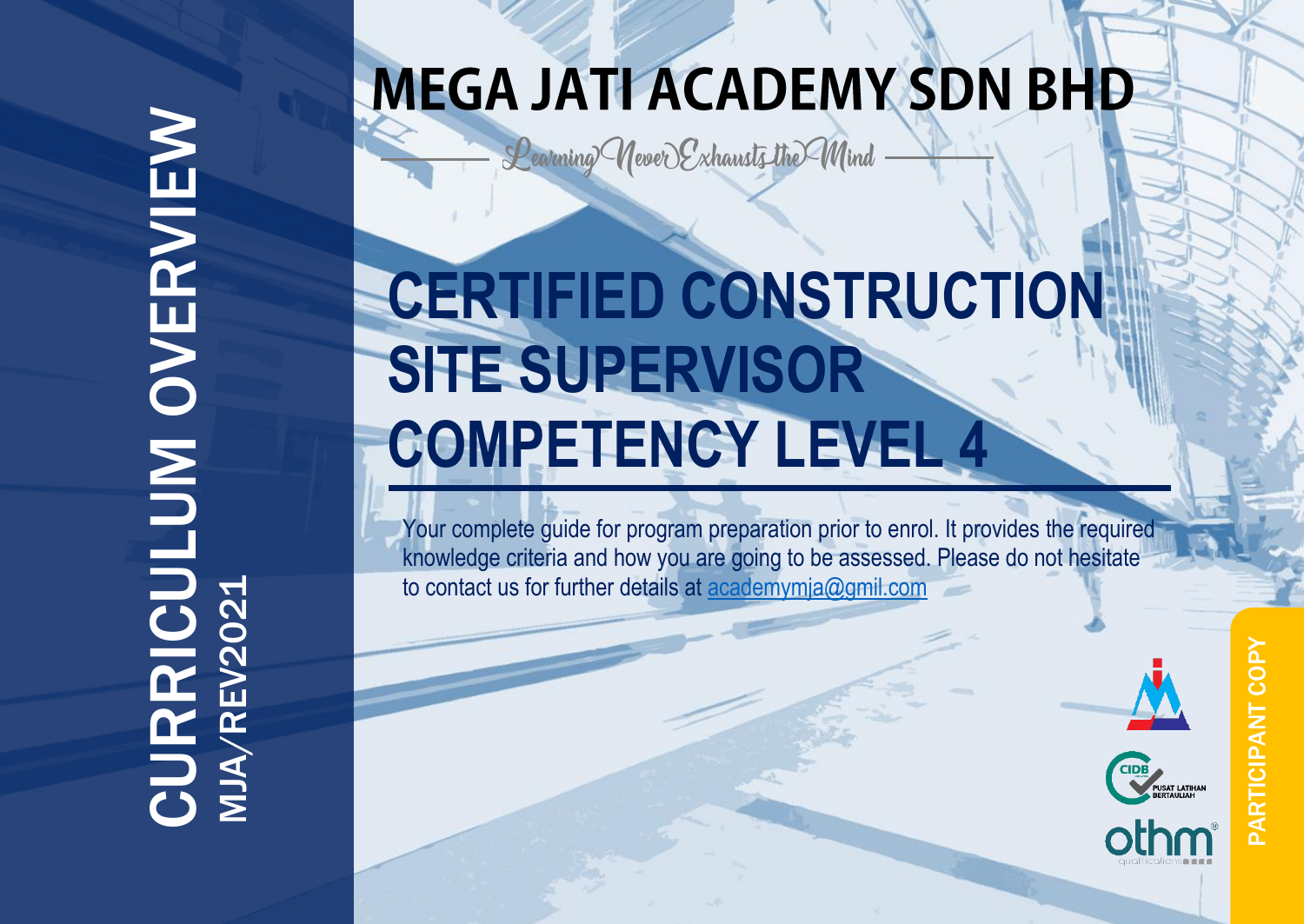#### Dear Participant,

In the following booklet you should find an overview of what you will be studying this duration term in our academy. We have included key details on what you will be looking at in each module, how you will be assessed and what you might do to further develop your understanding and skills. The aim is for this to make it easier for you to work and support our academy.

Each modules will have at least 7-days to 14-days (in LMS platform) with 7-hours of learning effort per week. You will also attend assessment for a commitment of 5-hours per week.

The information for each subject is categorised as follows:

| <b>Module Topics</b>     | This is the overview of the topics which you will be covering.<br>÷.                                                                 |
|--------------------------|--------------------------------------------------------------------------------------------------------------------------------------|
| <b>Learning Outcomes</b> | This explains what areas & expectations participant will be achieved at the end of the<br>÷<br>lesson                                |
| Assessment               | This explains how participants will be assessed on their understanding of this module<br>÷<br>and its passing mark.                  |
|                          | • Participant will be assessed through Knowledge Assessment (KA) a closed book assessment of 4<br>subjective questions               |
|                          | • Participant will be assessed through Performance Assessment (PA) by preparing a paperwork<br>answering 1 case study like question. |
|                          | • Participant is required to pass these assessment at minimum passing mark of 70% (each module).                                     |
| <b>Challenge</b>         | This gives suggestions of how participants can explore this area in more detail if they<br>÷<br>wish.                                |

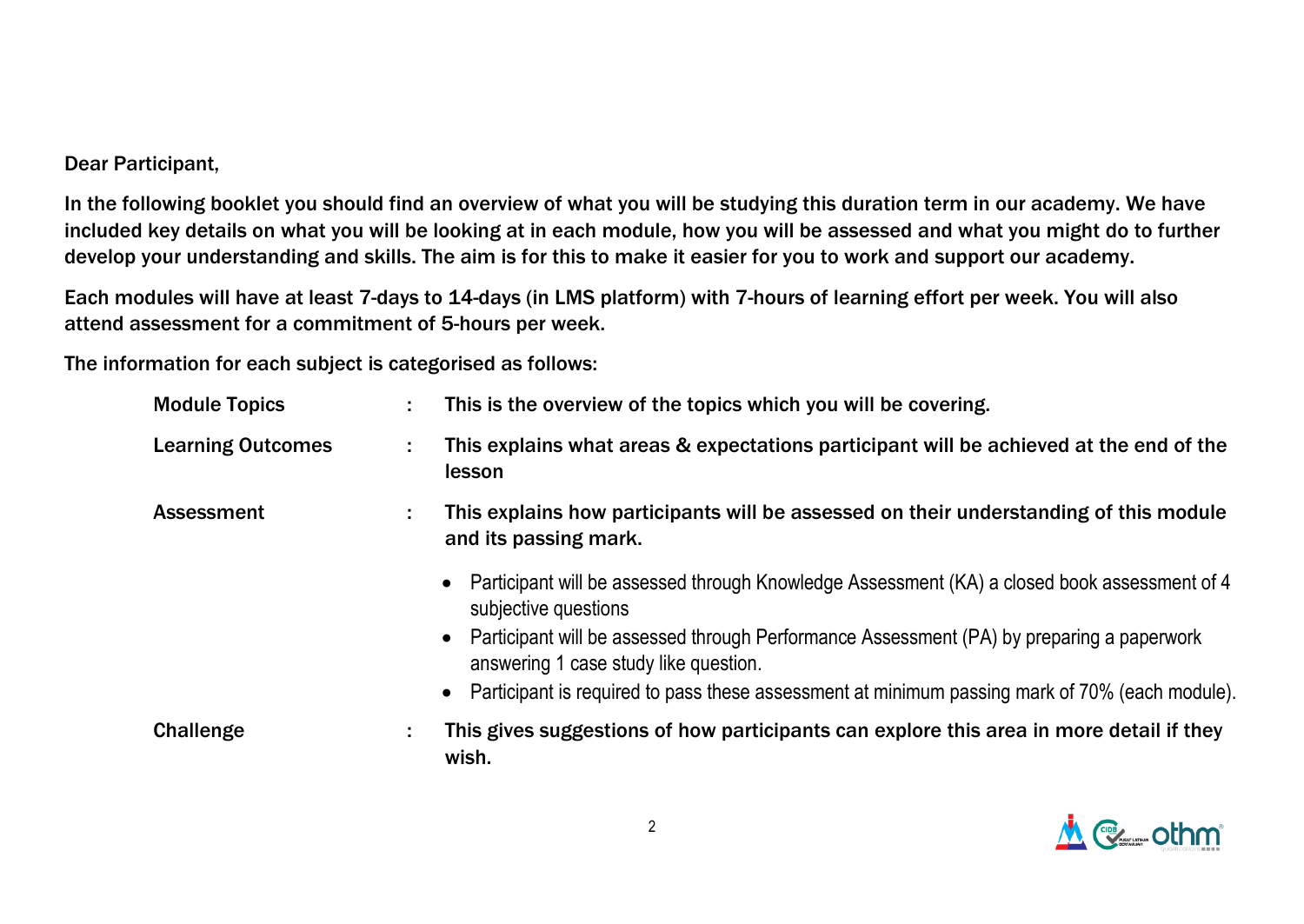| <b>PO</b>       | <b>SPECIFIC CRITERIA</b>                                                   | <b>PROGRAM OUTCOME STATEMENT</b>                                                                                                                                               |
|-----------------|----------------------------------------------------------------------------|--------------------------------------------------------------------------------------------------------------------------------------------------------------------------------|
| <b>PO1</b>      | <b>Knowledge and</b><br><b>Competency</b>                                  | Site Supervisor who is knowledgeable, competent to facilitate and fulfil the supervisory works<br>efficiently in meeting the cost, time and quality expected from the project. |
| <b>PO2</b>      | <b>Quality, Safety And</b><br><b>Health Management</b>                     | Site Supervisor who uphold the importance of safety culture in the workplace and ensuring a quality<br>deliverables from his services.                                         |
| PO <sub>3</sub> | <b>Interdisciplinary and</b><br>multi-disciplinary team                    | Site Supervisor who is able to work independently yet effectively in multi-disciplinary team for<br>construction industry excellence.                                          |
| <b>PO4</b>      | <b>Reliable and Effective</b><br><b>Communication</b>                      | Site Supervisor who is reliable, helpful and able to communicate effectively and contribute his skills<br>for efficient project management.                                    |
| <b>PO5</b>      | <b>Professional Ethics and</b><br><b>Sustainable</b><br><b>Environment</b> | Site Supervisor who applies the ethical responsibility towards society, environment and embrace the<br>important of sustainable development in his profession.                 |

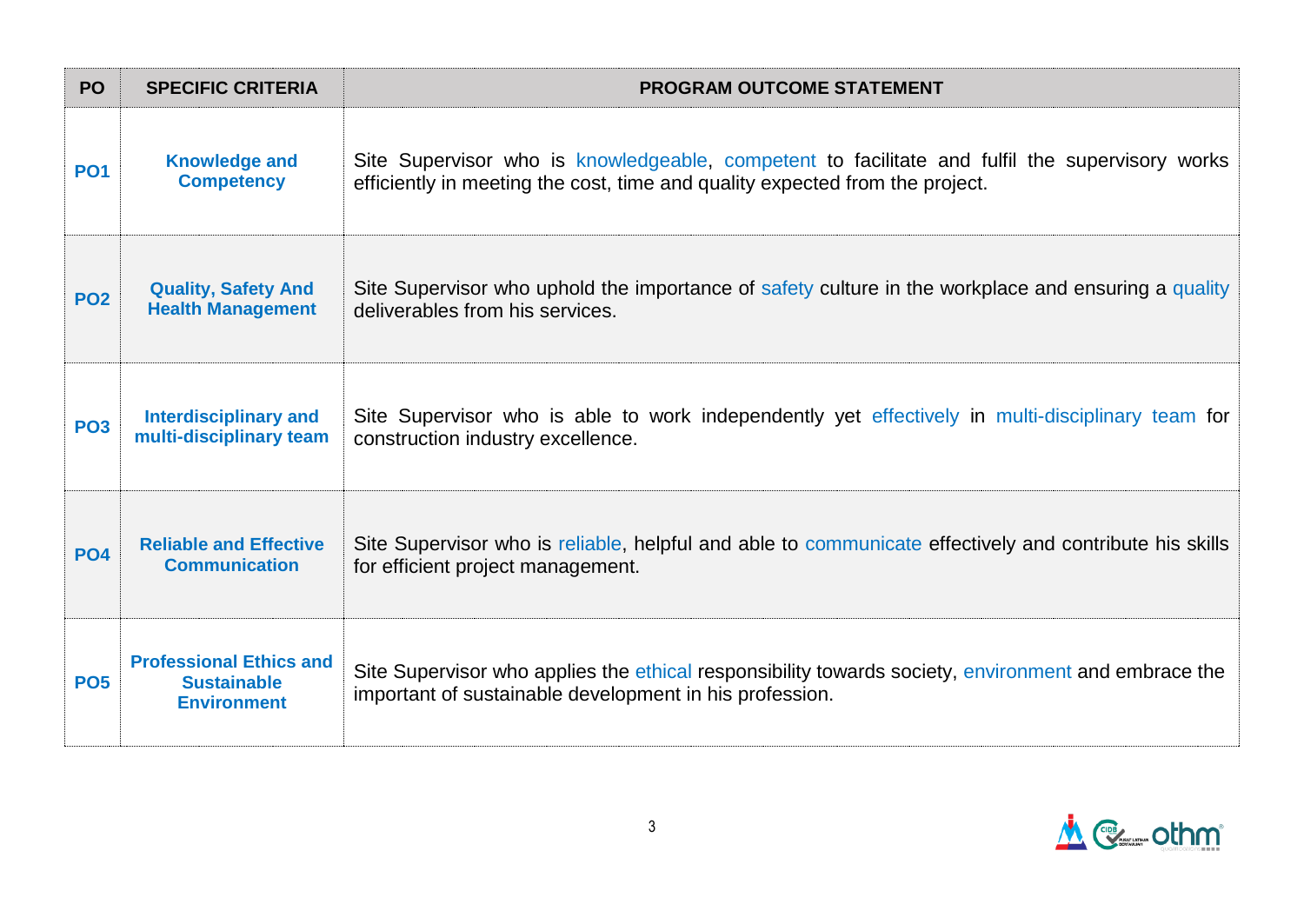## **MODULE 01: INTRODUCTION, PRELIMINARIES AND PLANNING**

| <b>Module Topics</b>     | Participants will be briefly explained on the fundamental of a construction site supervision and an<br>overview of an entire modules. In this 7-days lesson through LMS will focus on the necessity of<br>ACT 520 compliance and other related laws and construction project life cycle. Preconstruction<br>activities and components also covered. |
|--------------------------|-----------------------------------------------------------------------------------------------------------------------------------------------------------------------------------------------------------------------------------------------------------------------------------------------------------------------------------------------------|
| <b>Learning Outcomes</b> | The participants shall have knowledge and ability to understand the fundamental, expected<br>attributes and responsibilities of a construction site supervisor. The participant also should be<br>able to understand the flows of construction project lifecycle and pre-construction activities.                                                   |
| Challenge                | Participant is required to answer Knowledge Assessment (KA) at the end of the lesson. Module<br>01 is a general module for all CSS categories. Completing the next module, Module 02:<br>Communication and liaison will give participant more exposure and deepen subject matter.                                                                   |

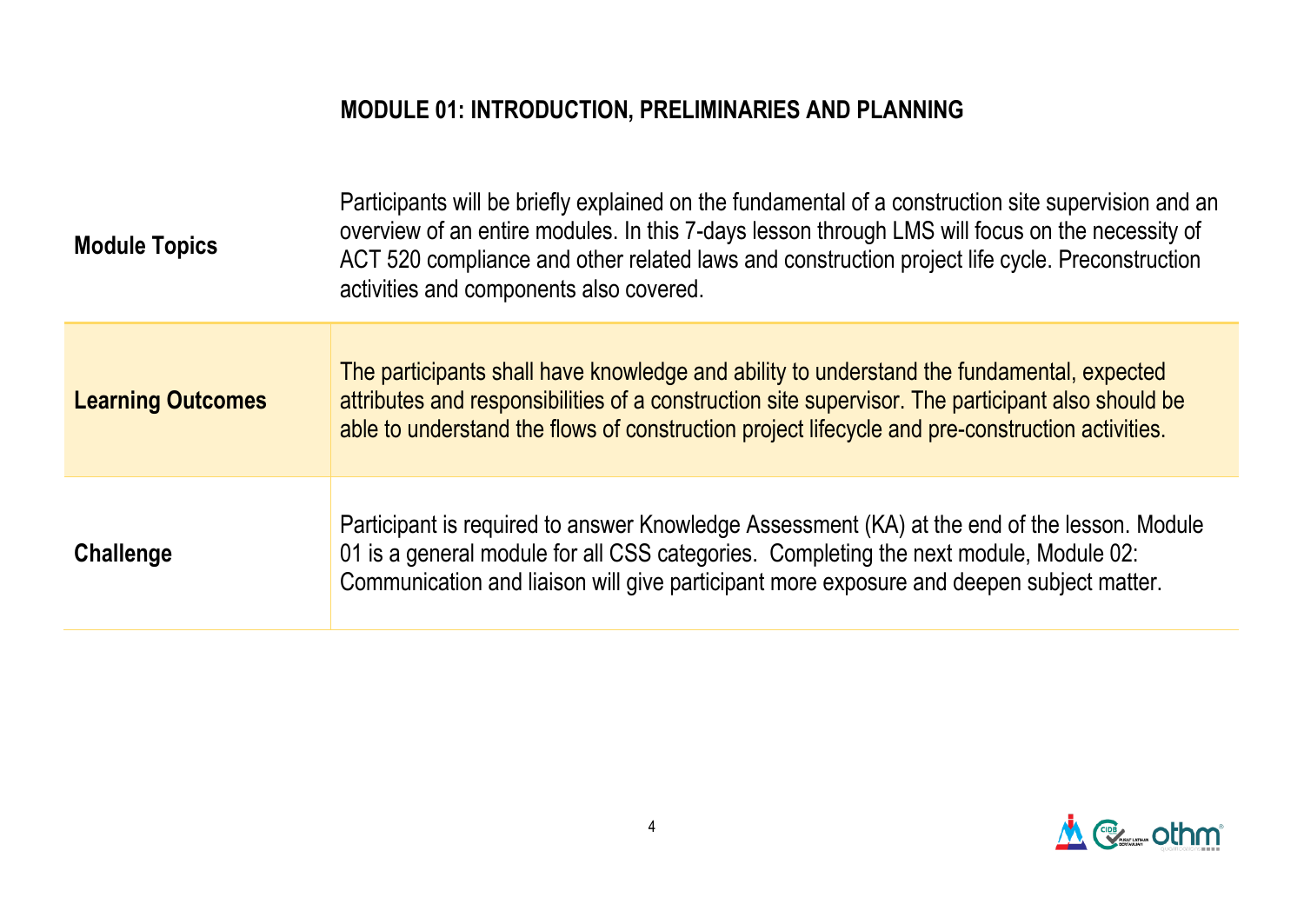## **MODULE 02: COMMUNICATION, LIAISON & ENTREPRENEURSHIP**

| Challenge                | Participant is required to answer Knowledge Assessment (KA) at the end of the lesson. Module<br>02 is a general module for all CSS categories. Completing the next module, Module 03: Roles &<br>Responsibility of Project Team will give participant more exposure and deepen subject matter. |
|--------------------------|------------------------------------------------------------------------------------------------------------------------------------------------------------------------------------------------------------------------------------------------------------------------------------------------|
| <b>Learning Outcomes</b> | The participant shall be able to understand the line of communication, coordinating with relevant<br>authorities and applying site communication process.                                                                                                                                      |
| <b>Module Topics</b>     | Participants will cover theory in communication and understanding site communication process as<br>well as liaising with authorities. In this 7-days lesson through LMS will focus on the effective<br>communication as a CSS.                                                                 |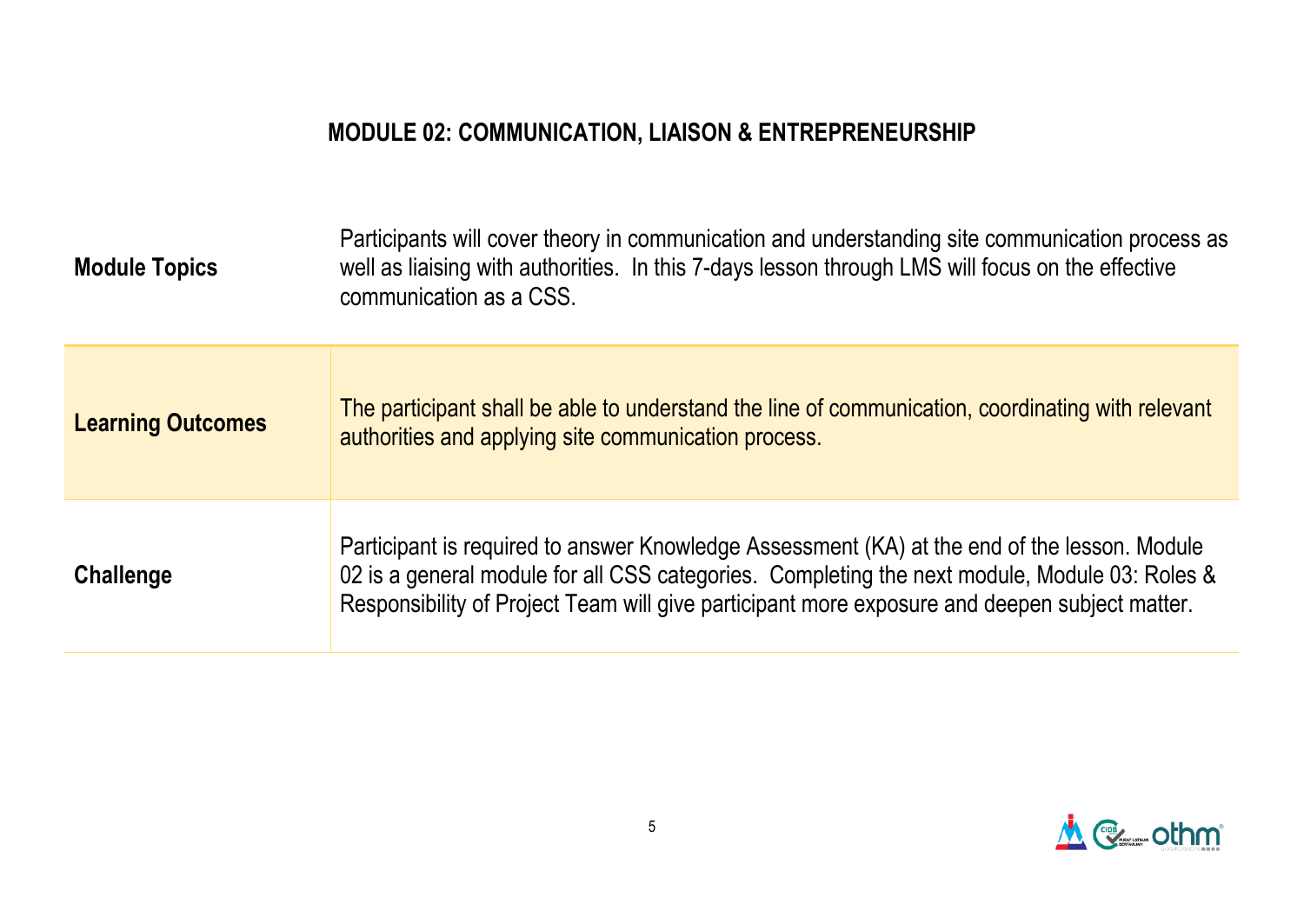#### **MODULE 03: ROLES & RESPONSIBILITY OF PROJECT TEAM**

| <b>Module Topics</b>     | Participants will cover the function, roles and responsibility of a construction site supervisor. In<br>this 7-days lesson through LMS will focus on the roles of a CSS and other interdisciplinary<br>coordination work as well as performing professional ethics.                       |
|--------------------------|-------------------------------------------------------------------------------------------------------------------------------------------------------------------------------------------------------------------------------------------------------------------------------------------|
| <b>Learning Outcomes</b> | The participants shall have knowledge and ability to understand the role and responsibility,<br>professional ethics and coordinating interdisciplinary work.                                                                                                                              |
| <b>Challenge</b>         | Participant is required to answer Knowledge Assessment (KA) at the end of the lesson. Module<br>03 is a general module for all CSS categories. Completing the next module, Module 04: Site<br>Mobilisation and Preparation will give participant more exposure and deepen subject matter. |

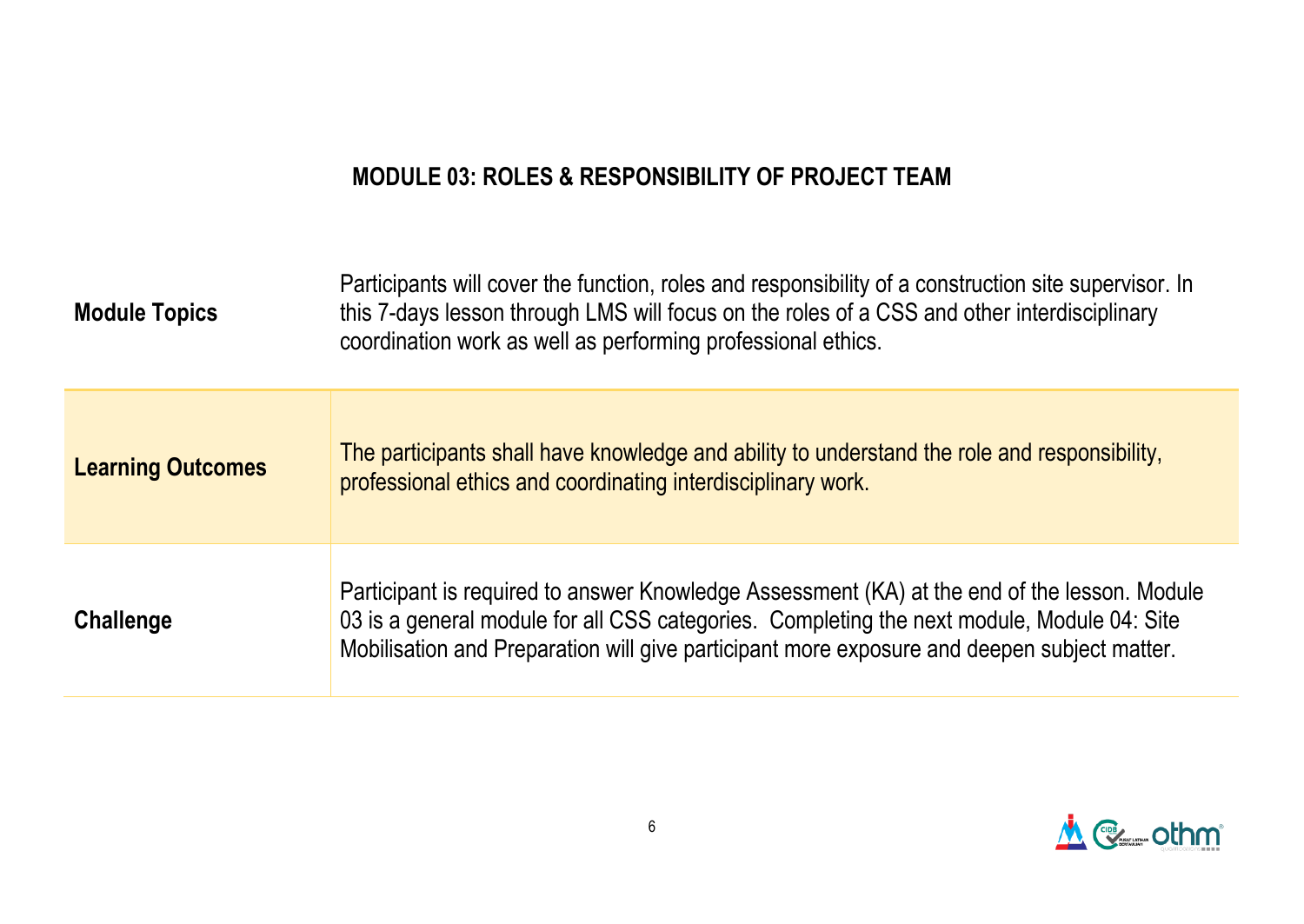#### **MODULE 04: SITE MOBILISATION AND PREPARATION**

| <b>Module Topics</b>     | Participants will cover site preparation and mobilisation activities. In this 7-days lesson through<br>LMS will focus on the site management as well as workers control.                                                                                                                                |
|--------------------------|---------------------------------------------------------------------------------------------------------------------------------------------------------------------------------------------------------------------------------------------------------------------------------------------------------|
| <b>Learning Outcomes</b> | The participants shall be able to identify and recognise site mobilisation work, organising site<br>preparation and monitoring workers.                                                                                                                                                                 |
| <b>Challenge</b>         | Participant is required to answer Knowledge Assessment (KA) at the end of the lesson. Module<br>04 is a general module for all CSS categories. Completing the next module, Module 05: Site<br>Admin, HSE, QMS and Professional Ethics will give participant more exposure and deepen<br>subject matter. |

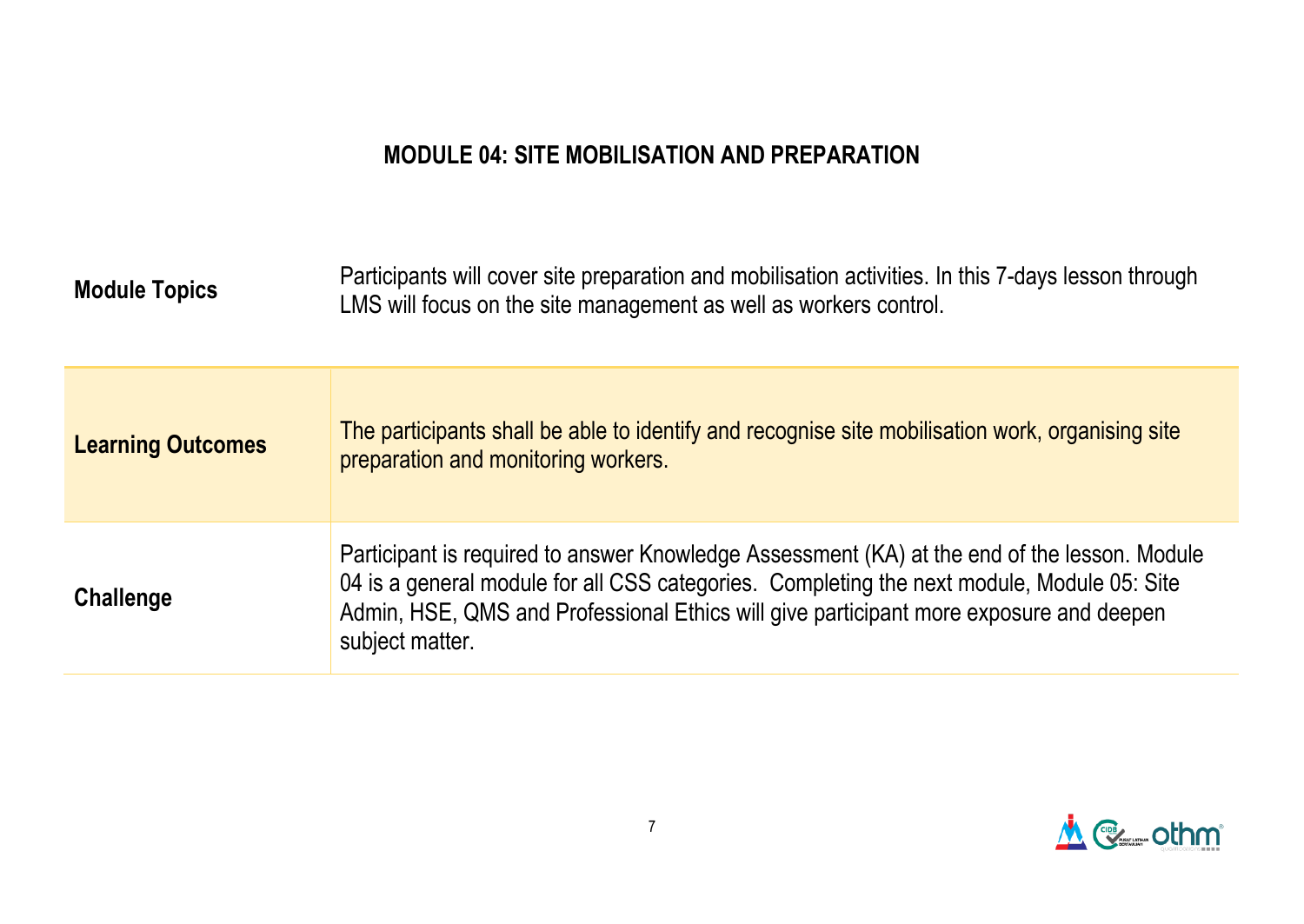## **MODULE 05: SITE ADMINISTRATION, HSE, QMS AND PROFESSIONAL ETHICS**

| <b>Module Topics</b>     | Participants will be covering the site administer roles. In this 7-days lesson through LMS will focus<br>on the tools utilise in site administration, implementation and monitoring activities for HSE and<br>Quality.                                                      |
|--------------------------|-----------------------------------------------------------------------------------------------------------------------------------------------------------------------------------------------------------------------------------------------------------------------------|
| <b>Learning Outcomes</b> | The participants shall have knowledge and ability to understand site administration roles,<br>supporting the implementation of HSE and Quality Management System.                                                                                                           |
| <b>Challenge</b>         | Participant is required to answer Knowledge Assessment (KA) at the end of the lesson. Module<br>05 is a general module for all CSS categories. Completing the next module, Module 06: Project<br>Supervision will give participant more exposure and deepen subject matter. |

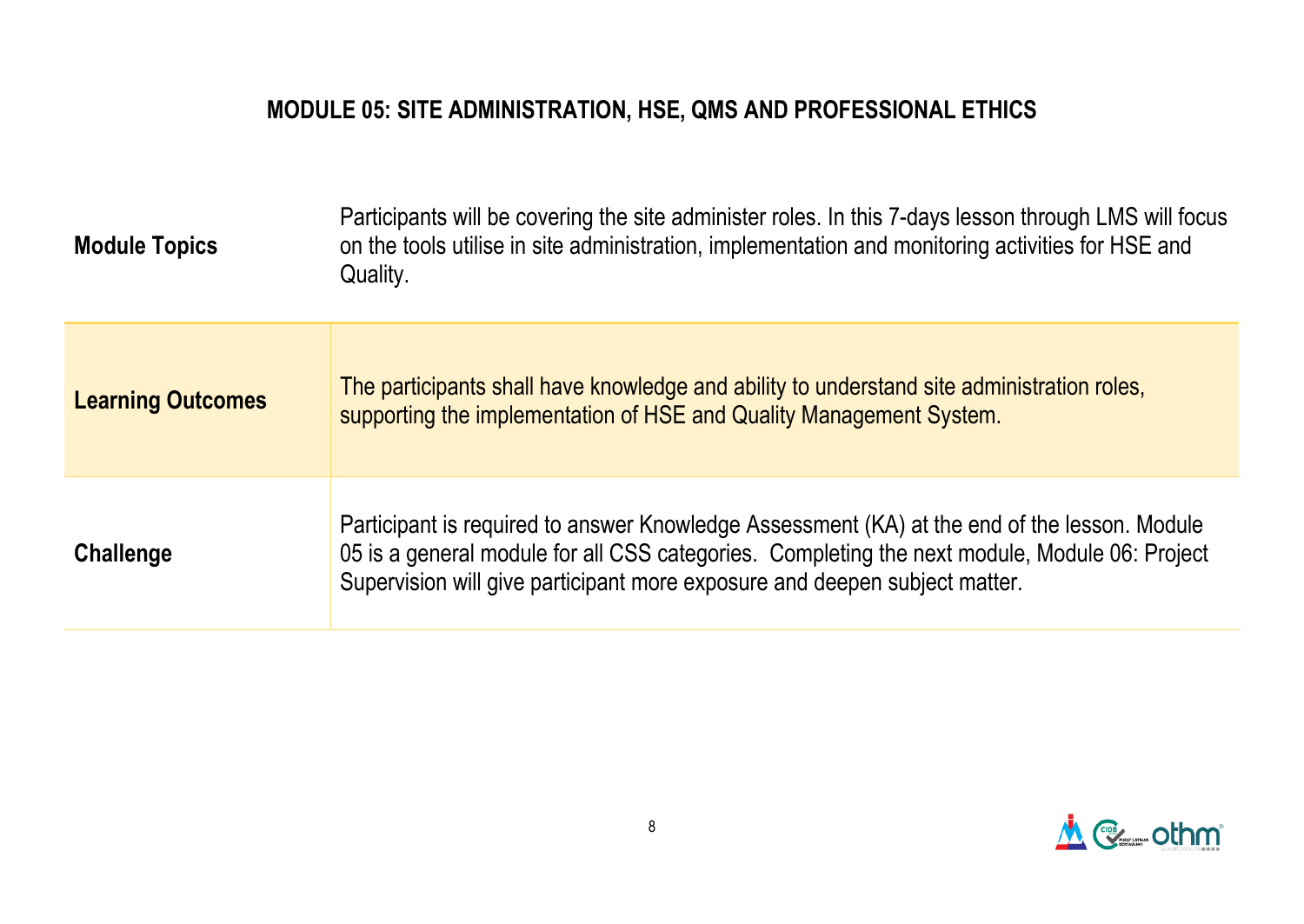#### **MODULE 06: PROJECT SUPERVISION**

| <b>Module Topics</b>     | Participants will cover a comprehensive project supervision according to discipline (Civil &<br>Structure / Building & Architecture / Mechanical Work / Electric Work). In this 35-days lesson<br>through LMS will focus on supervising the specific work.                                                                                                        |
|--------------------------|-------------------------------------------------------------------------------------------------------------------------------------------------------------------------------------------------------------------------------------------------------------------------------------------------------------------------------------------------------------------|
| <b>Learning Outcomes</b> | The participants shall have knowledge and depth understanding on the standard practice,<br>procedure, principle, terminologies, standard, method and simple design and calculation.                                                                                                                                                                               |
| <b>Challenge</b>         | Participant is required to answer Knowledge Assessment (KA) at the end of each sub module.<br>There will be five (5) sections in Module 06. Module 06 is a specific module for CSS according to<br>the disciplines. Completing the next module, Module 07: Project Monitoring, Control & Claims will<br>give participant more exposure and deepen subject matter. |

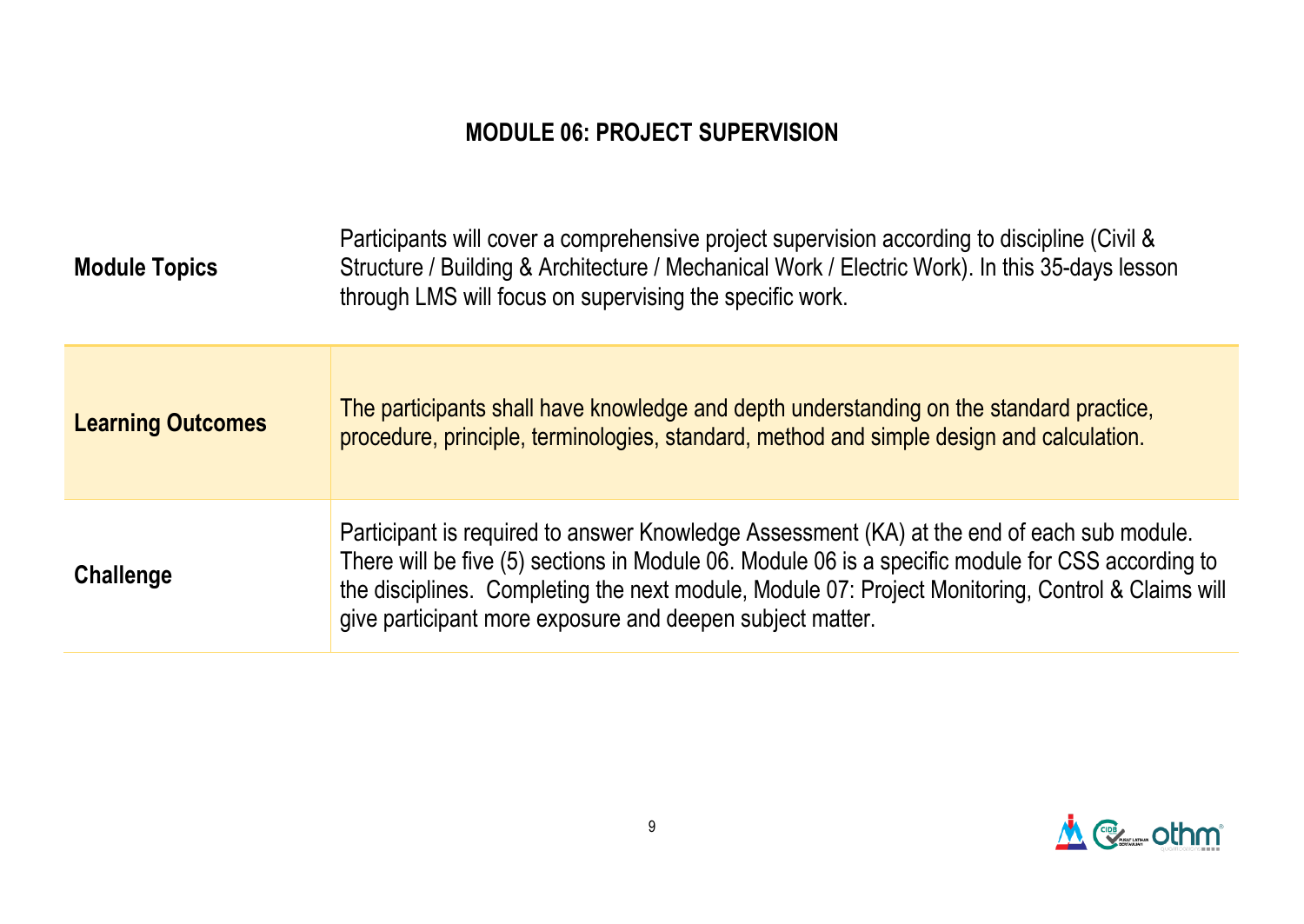## **MODULE 07: PROJECT MONITORING, CONTROL AND CLAIMS**

| <b>Module Topics</b>     | Participants will be covering project monitoring tools, control and process. In this 7-days lesson<br>through LMS will focus on the procedure of best practices and introduction related to claim and<br>finance.                                                         |
|--------------------------|---------------------------------------------------------------------------------------------------------------------------------------------------------------------------------------------------------------------------------------------------------------------------|
| <b>Learning Outcomes</b> | The participants shall have knowledge and ability to understand the process in project monitoring,<br>control and claims.                                                                                                                                                 |
| Challenge                | Participant is required to answer Knowledge Assessment (KA) at the end of the lesson. Module<br>07 is a general module for all CSS categories. Completing the next module, Module 08: Post<br>Construction will give participant more exposure and deepen subject matter. |

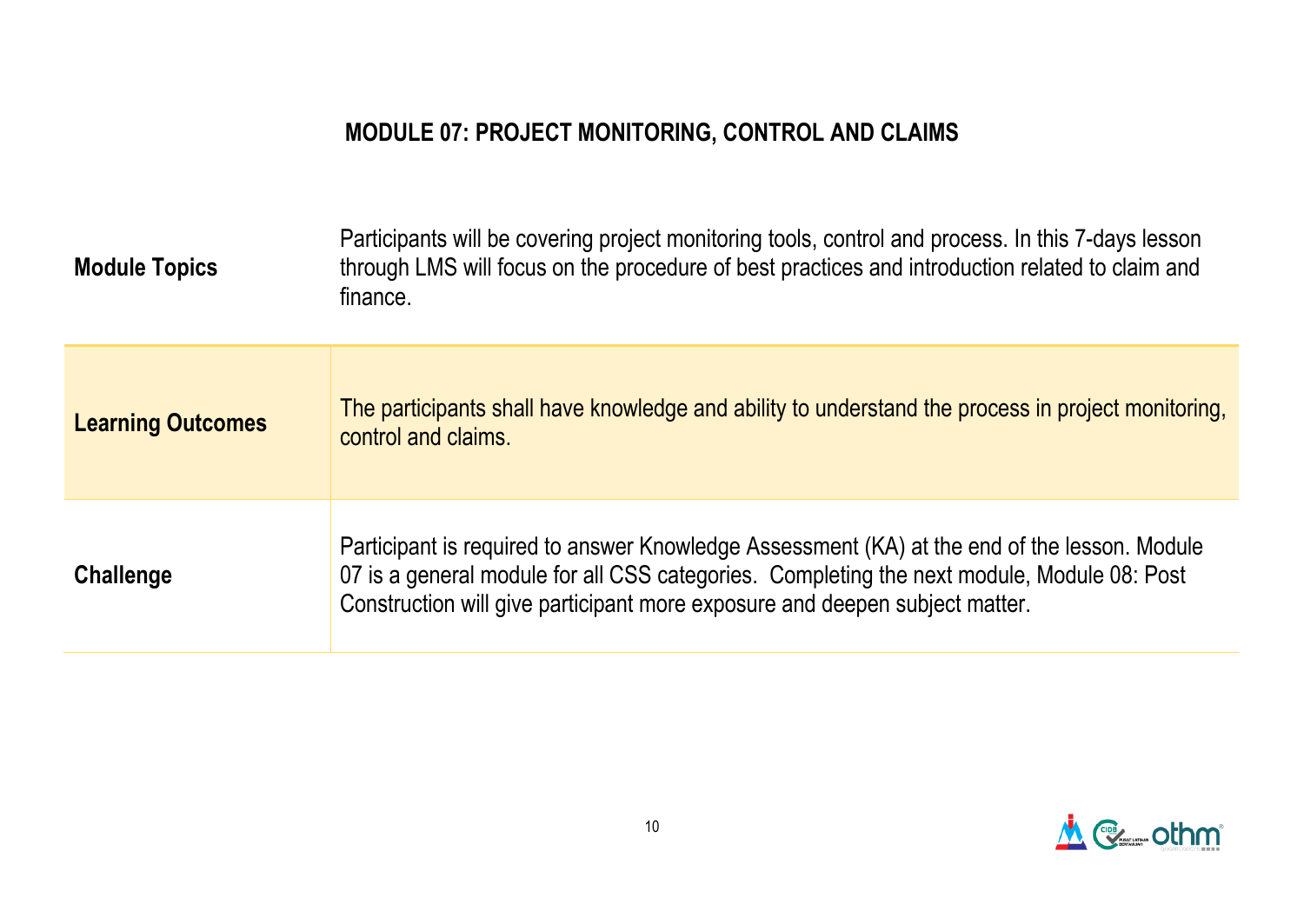#### **MODULE 08: POST CONSTRUCTION**

| <b>Module Topics</b>     | Participants will cover the process involved in handing over the project and related<br>documentations applied in the industry. In this 7-days lesson through LMS will focus on the<br>handing over activities, defect liability period and closing, as well as an introduction to facility<br>management. |
|--------------------------|------------------------------------------------------------------------------------------------------------------------------------------------------------------------------------------------------------------------------------------------------------------------------------------------------------|
| <b>Learning Outcomes</b> | The participants shall have knowledge and ability to explain and identify the process and<br>documentation of handing over, defect liability period and project closure. Plus, simple<br>fundamental on facility management.                                                                               |
| Challenge                | Participant is required to answer Knowledge Assessment (KA) at the end of the lesson. Module<br>08 is a general module for all CSS categories.                                                                                                                                                             |